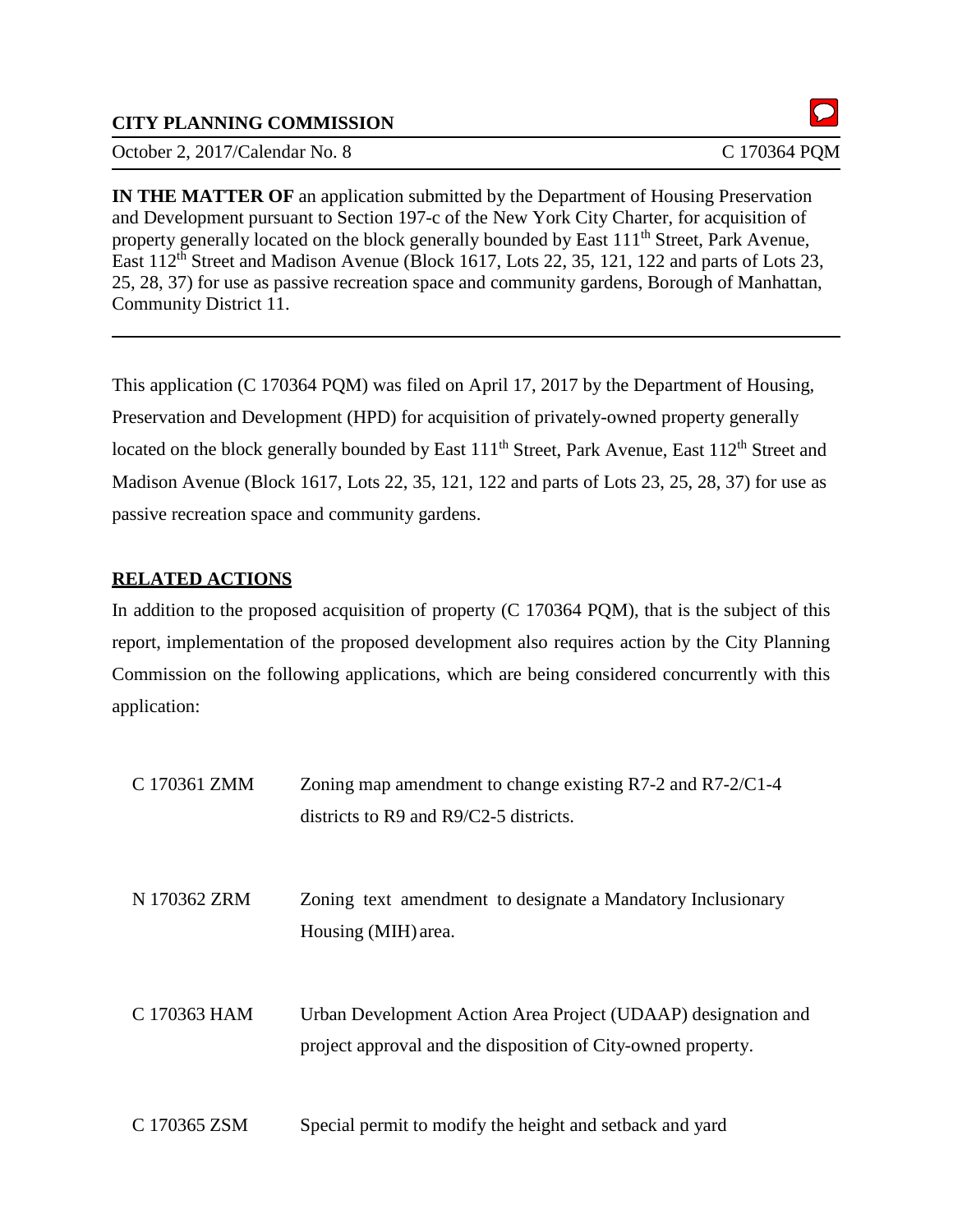requirements within a Large-Scale General Development.

| C 170366 ZSM | Special permit to allow commercial use above the second story within<br>a mixed-use building.                                       |
|--------------|-------------------------------------------------------------------------------------------------------------------------------------|
| C 170367 ZSM | Special permit to modify parking requirements within a Large-Scale<br>General Development.                                          |
| N 170368 ZCM | Certification from the City Planning Commission to modify the<br>ground-floor use requirements for a building facing a wide street. |

## **BACKGROUND**

HPD proposes to acquire property located on the block generally bounded by East 111<sup>th</sup> Street, Park Avenue, East 112<sup>th</sup> Street and Madison Avenue (Block 1617, Lots 22, 35, 121, 122 and parts of Lots 23, 25, 28, 37) for use as passive recreation space and community gardens.

A full background discussion and description of this application appears in the report on the related UDAAP action (C 170363 HAM).

#### **ENVIRONMENTAL REVIEW**

This application (C 170364 PQM), in conjunction with the related actions (C 170361 ZMM, N 170362 ZRM, C 170363 HAM, C 170365 ZSM, C 170366 ZSM, C 170367 ZSM and N 170368 ZCM), was reviewed pursuant to the New York State Environmental Quality Review Act (SEQRA), and the SEQRA regulations set forth in Volume 6 of the New York Code of Rules and Regulations, Section 617.00 et seq. and the City Environmental Quality Review (CEQR)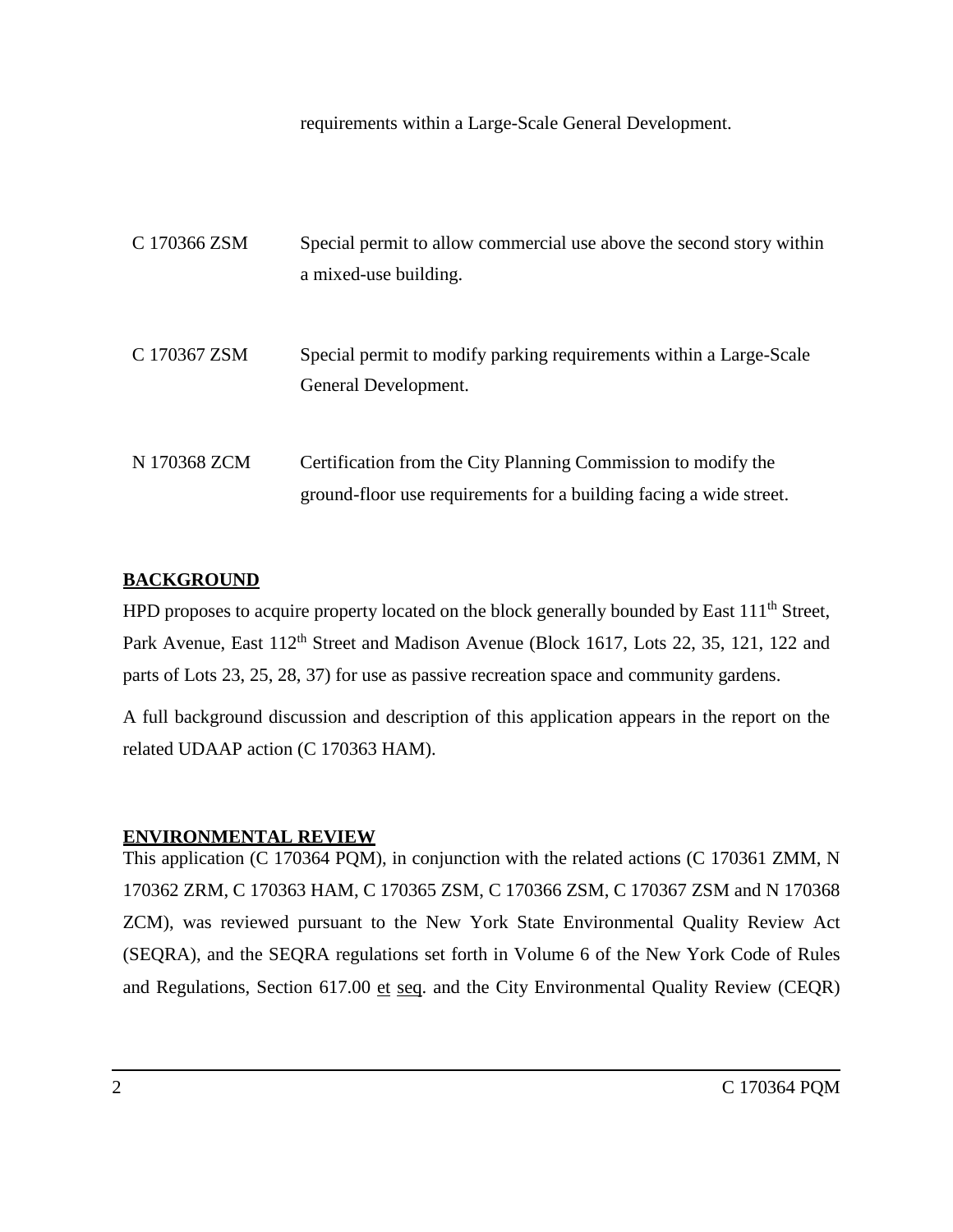Rules of Procedure of 1991 and Executive Order No. 91 of 1977. The designated CEQR number is 17DCP048M. The lead agency is the City Planning Commission.

A summary of the environmental review, including the Final Environmental Impact Statement (FEIS), issued on September 19, 2017, appears in the report on the related UDAAP action (C 170363 HAM).

## **UNIFORM LAND USE REVIEW**

This application (C 170364 PQM), in conjunction with the related actions (C 170361 ZMM, C 170363 HAM, C 170365 ZSM, C 170366 ZSM and C 170367 ZSM), was certified as complete by the Department of City Planning on April 24, 2017 and was duly referred to Manhattan Community Board 11 and the Manhattan Borough President in accordance with Title 62 of the Rules of the City of New York, Section 2-02(b), along with the related applications for a zoning text amendment ( N 170362 ZRM) and a City Planning Commission certification (N 170368 ZCM), which were referred for information and review in accordance with the procedures for non-ULURP matters.

#### **Community Board Public Hearing**

Community Board 11 held a public hearing on this application (C 170364 PQM) on June 27, 2017 and on that date, by a vote of 29 in favor, five in opposition, and with three abstentions, adopted a resolution recommending approval with conditions.

A summary of the Community Board's recommendations appears in the report on the related UDAAP action (C 170363 HAM).

#### **Borough President Recommendation**

This application (C 170364 PQM) was considered by the Manhattan Borough President, who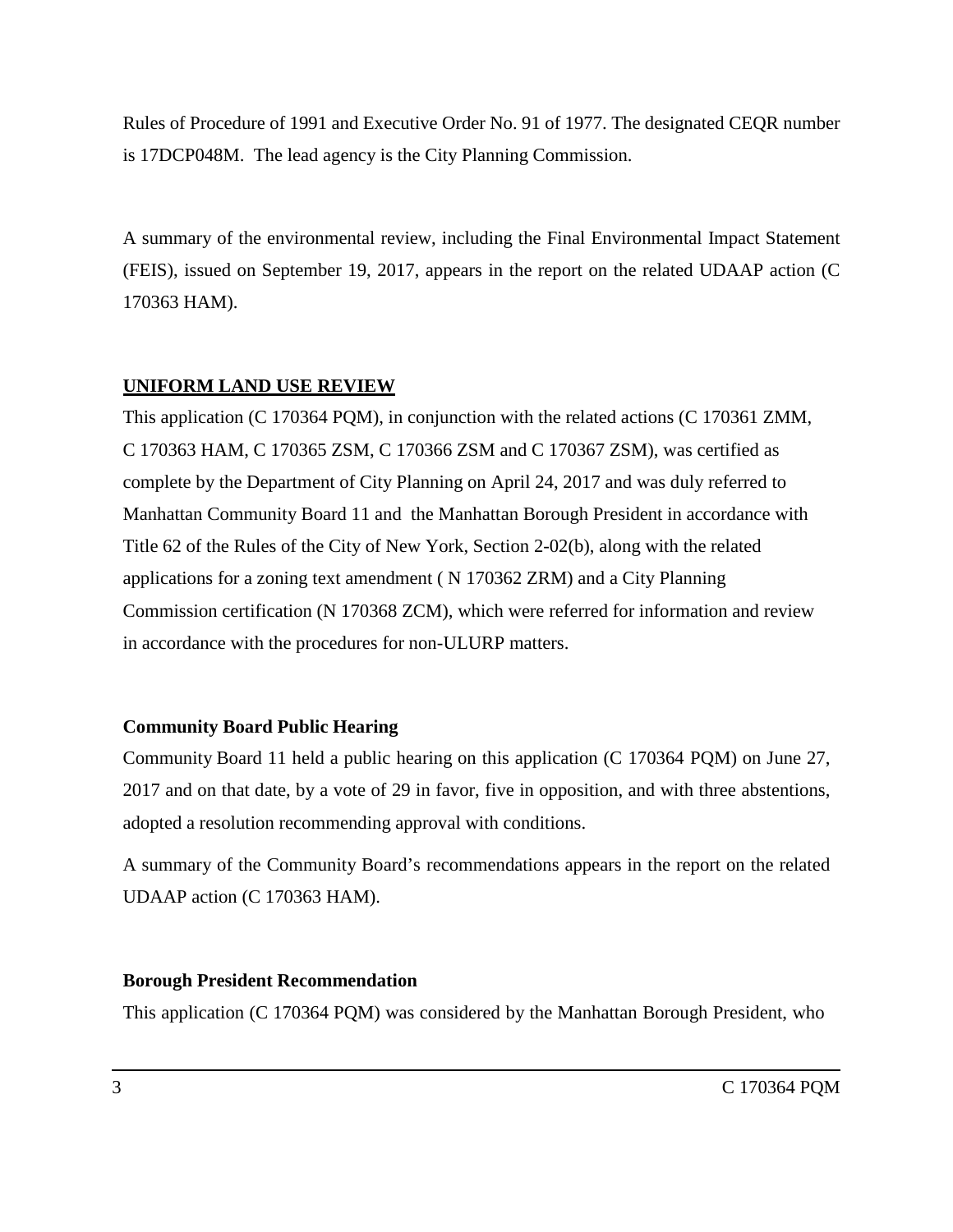issued a recommendation approving the application with conditions on August 2, 2017.

A summary of the Borough President's recommendations appear in the report for the related UDAAP action (C 170363 HAM).

## **City Planning Commission Public Hearing**

On August 9, 2017 (Calendar No. 23), the City Planning Commission scheduled August 23, 2017 for a public hearing on this application (C 170364 PQM) and the applications for the related actions. The hearing was duly held on August 23, 2017 (Calendar No. 41).

There were eight speakers in favor of the application and none in opposition, as described in the report on the related UDAAP action (C 170363 HAM).

# **CONSIDERATION**

The Commission believes that this proposed acquisition, in conjunction with the related actions, is appropriate.

A full consideration and analysis of the issues and the reasons for approving the application appears in the report on the related UDAAP action (C 170363 HAM).

## **RESOLUTION**

**RESOLVED,** that having considered the Sendero Verde Development Alternative in the Final Environmental Impact Statement (FEIS) of the Harlem Neighborhood Rezoning applications, for which a Notice of Completion was issued on September 19, 2017, with respect to this application (CEQR No. 17DCP048M), and the Technical Memorandum, dated September 29, 2017, the City Planning Commission finds that the requirements of the New York State Environmental Quality Review Act and Regulations have been met and that:

1. Consistent with social, economic and other essential considerations from among the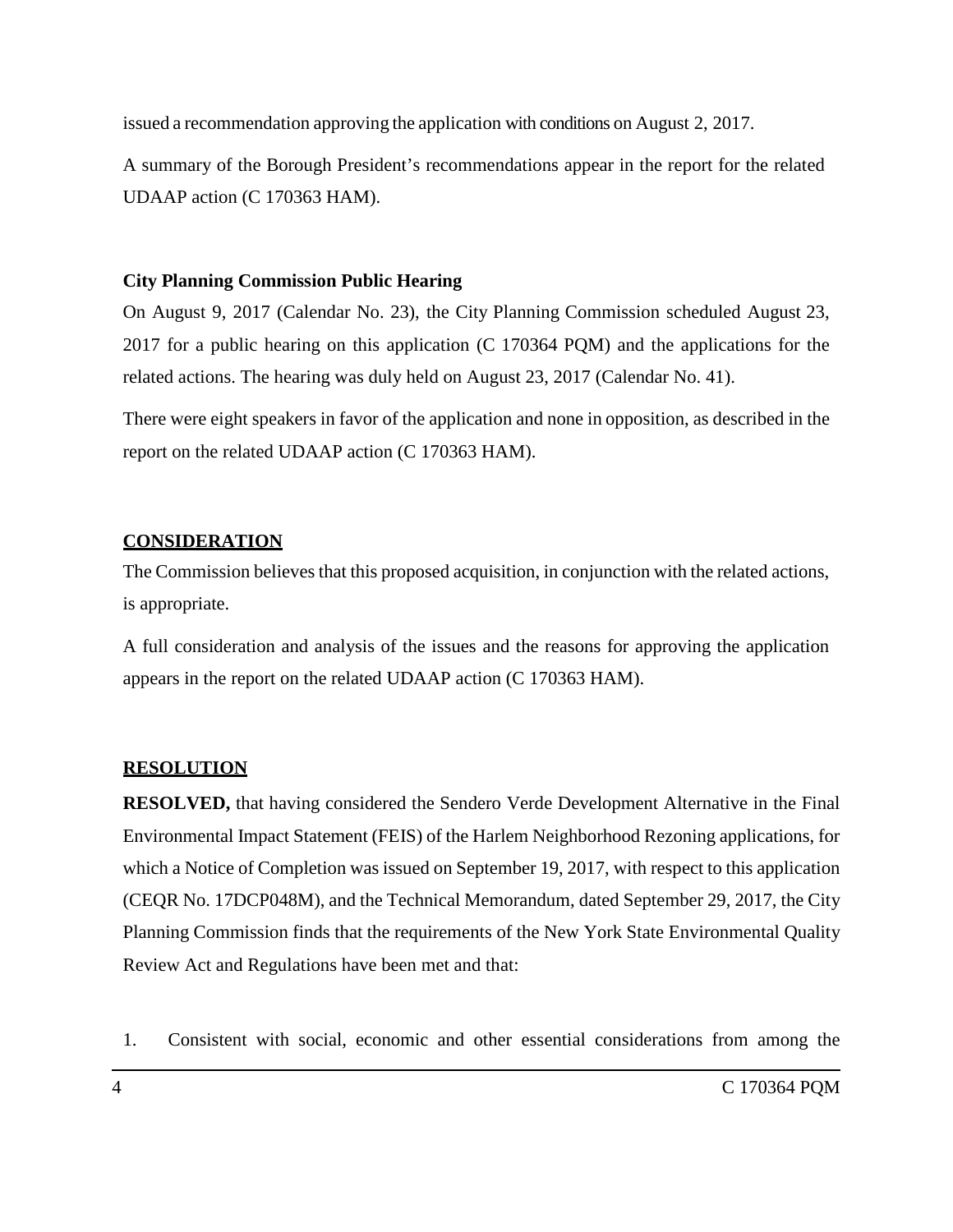reasonable alternatives available, the action is one which avoids or minimizes adverse environmental impacts to the maximum extent practicable; and

2. The adverse environmental impacts identified in the Sendero Verde Development Alternative of the FEIS will be minimized or avoided to the maximum extent practicable by incorporating as conditions to the approval, pursuant to the Land Disposition Agreement(s) with the City, those project components related to the environment and mitigation measures determined to be practicable.

The report of the City Planning Commission, together with the FEIS and the Technical Memorandum dated September 29, 2017, constitute the written statement of facts, and of social, economic and other factors and standards, that form the basis of the decision, pursuant to Section 617.11(d) of the SEQRA regulations; and be it further

**RESOLVED**, that the City Planning Commission finds that the action described herein will have no significant impact on the environment; and

**RESOLVED,** by the City Planning Commission, pursuant to Section 197-c of the New York City Charter, that based on the environmental determination and consideration described in the report, the application (C 170364 PQM) of the Department of Housing Preservation and Development for acquisition of property located on a block generally bounded by East 111<sup>th</sup> Street, Park Avenue, East 112<sup>th</sup> Street and Madison Avenue (Block 1617, Lots 22, 35, 121, 122 and parts of Lots 23, 25, 28, 37), Borough of Manhattan, Community District 11, is approved.

The above resolution (C 170364 PQM), duly adopted by the City Planning Commission on October 2, 2017 (Calendar No. 8), is filed with the Office of the Speaker, City Council, and the Borough President in accordance with the requirements of Section 197-d of the New York City Charter.